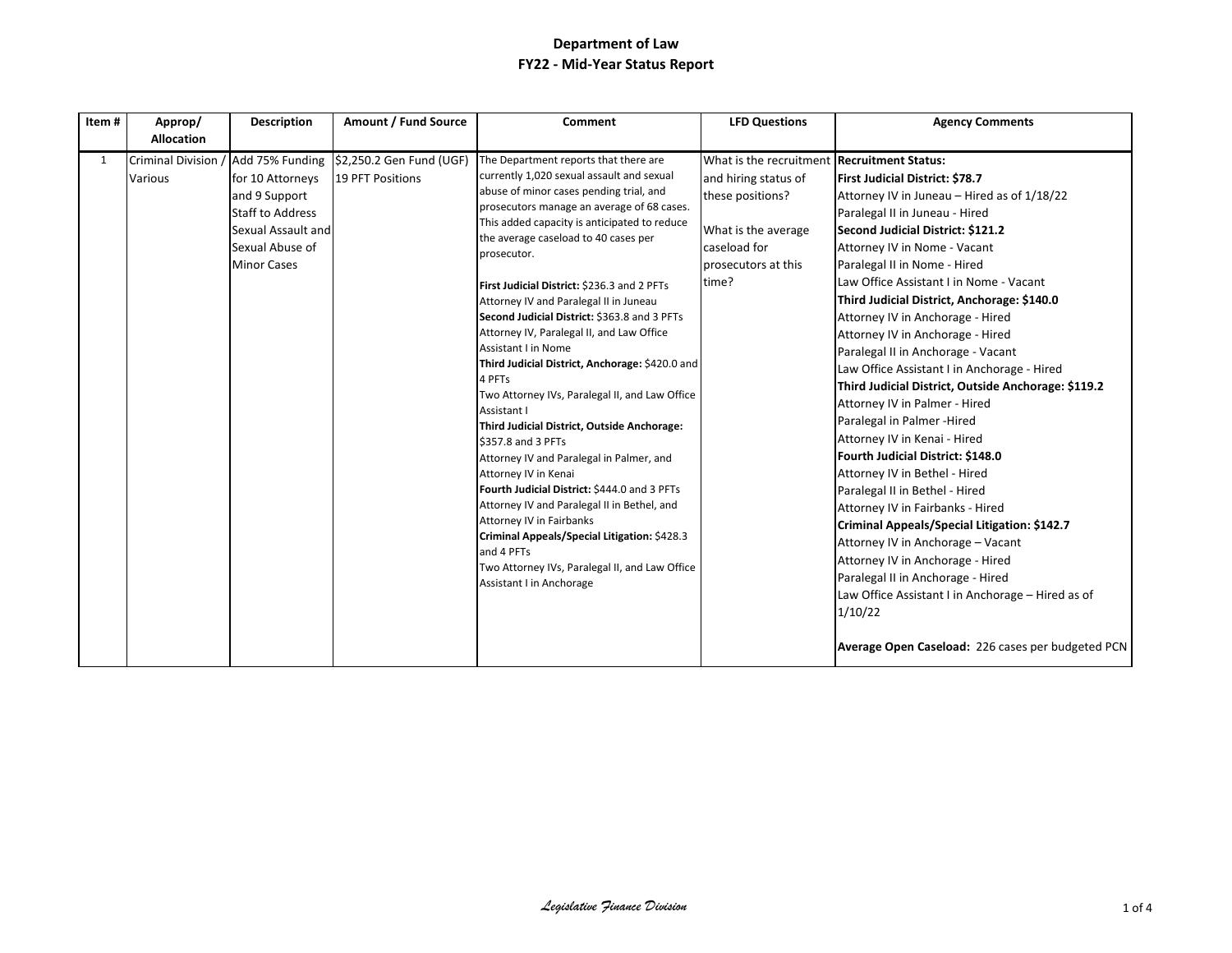| Item#          | Approp/<br><b>Allocation</b>                                                                                                                                | <b>Description</b>                                                                                                | Amount / Fund Source                       | Comment                                                                                                                                                                                                                                                                                                                                                                                                                                                                                | <b>LFD Questions</b>                                                                                                                                | <b>Agency Comments</b>                                                                                                                                                                                                                                                                                                                                                                                                                                             |
|----------------|-------------------------------------------------------------------------------------------------------------------------------------------------------------|-------------------------------------------------------------------------------------------------------------------|--------------------------------------------|----------------------------------------------------------------------------------------------------------------------------------------------------------------------------------------------------------------------------------------------------------------------------------------------------------------------------------------------------------------------------------------------------------------------------------------------------------------------------------------|-----------------------------------------------------------------------------------------------------------------------------------------------------|--------------------------------------------------------------------------------------------------------------------------------------------------------------------------------------------------------------------------------------------------------------------------------------------------------------------------------------------------------------------------------------------------------------------------------------------------------------------|
| $\overline{2}$ | <b>Civil Division</b><br><b>Except Contracts</b><br>Relating to<br>Interpretation of<br>Janus v AFSCME<br><b>Deputy Attorney</b><br><b>General's Office</b> | Sec 20(c), HB 69<br><b>Outside Counsel</b><br>and Expertise to<br>Support<br>Statehood<br>Defense (FY21-<br>FY25) | \$4,000.0 Gen Fund (UGF)<br>MultiYr        | The legislature modified the Governor's<br>request for funding to engage in legal<br>services "related to the defense of<br>Alaska's rights provided at statehood to<br>develop and protect the state's natural<br>resources, and to manage its fish and<br>wildlife resources." These funds can be<br>spent as an FY21 supplemental, and used<br>through FY25 for the agency's own<br>attorneys and staff, as well as outside<br>legal counsel, retained experts, and<br>consultants. | Please list any<br>statehood defense<br>litigation efforts<br>supported by this<br>funding, as well as the<br>date the litigation was<br>initiated. | There are currently 13 legal matters that are either<br>being primarily funded or secondarily funded with the<br>\$4 million multi-year statehood defense appropriation<br>and have already been initiated. The vast majority<br>were initiated in either the latter half of FY2021 or<br>after July 1, 2021. "Secondarily" funded means that, if<br>applicable, the historic funding source is being utilized<br>first, followed by the multi-year appropriation. |
| 3              | <b>Civil Division</b><br><b>Except Contracts</b><br>Relating to<br>Interpretation of<br>Janus v AFSCME /<br>Deputy Attorney<br><b>General's Office</b>      | Maintain Civil<br>Division (Excludes<br>Janus) Structure                                                          | n/a                                        | The legislature denied the Governor's<br>request to change of the name of the<br>Civil Division (Excludes Janus) back to the funds on litigation<br>Civil Division, and provided funding for<br>litigation related to the Janus decision in decision?<br>a separate appropriation titled Janus v<br>AFSCME Legal Contracts.<br>Items 3 and 4 are related.                                                                                                                              | Has the agency<br>continued to expend<br>related to the Janus                                                                                       | The Department has continued to expend funds on<br>contracts related to the Janus Decision. However, per<br>the direction of the Attorney General, the cases have<br>been taken over by Law's attorneys and outside<br>counsel is being used only in a consultation role since<br>September. In FY22, less than \$15,000 has been spent<br>on outside counsel for litigation matters related to<br>Janus.                                                          |
| $\overline{4}$ | <b>Civil Division</b><br><b>Except Contracts</b><br>Relating to<br>Interpretation of<br>Janus v AFSCME /<br>Labor and State<br>Affairs                      | Not Required to<br>Maintain Agency's<br><b>Core Operations</b>                                                    | Eliminate Funding (\$200.0) Gen Fund (UGF) | This decrement is approximate to the<br>amount that the agency spent on<br>contracts related to the interpretation of<br>Janus v. AFSCME in FY21. The legislature<br>enacted structure changes in FY21 to<br>restrict the amount of funding that was<br>expended for this purpose.<br>Items 3 and 4 are related.                                                                                                                                                                       | this reduction?                                                                                                                                     | What are the impacts of See response for number 3. The Civil Division has<br>reduced the use of outside counsel related to Janus<br>litigation. Additional reductions will be made by<br>holding attorney positions vacant, if necessary.                                                                                                                                                                                                                          |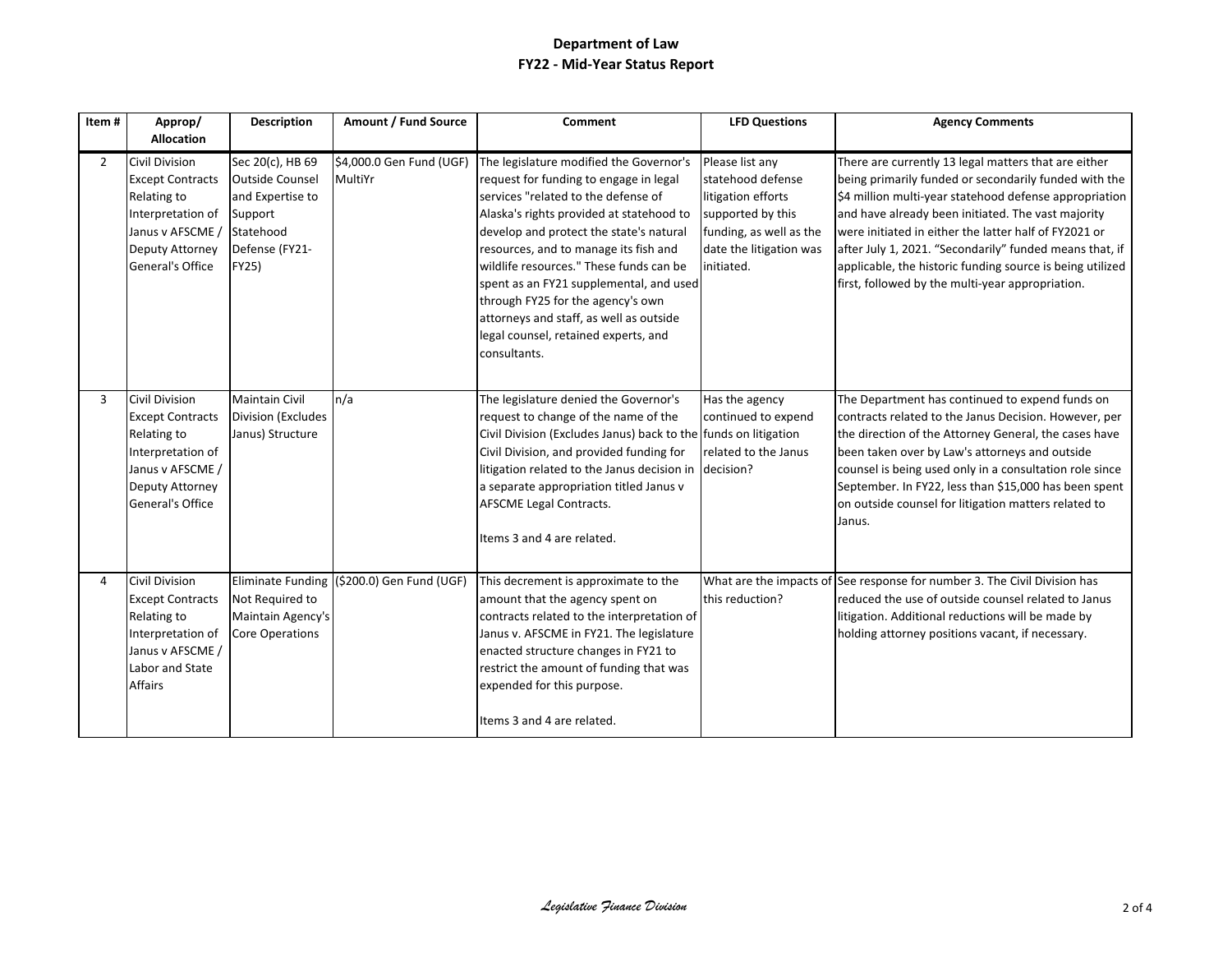| Item# | Approp/                                                                                                                               | <b>Description</b>                                                                                   | Amount / Fund Source                            | Comment                                                                                                                                                                                                                                                                                                                                                                                                                                                                                                                                                                                                                                                                                                                                                                                                                                                                                                             | <b>LFD Questions</b>                                                                                                                 | <b>Agency Comments</b>                                                                                                                                                                                                                                                                                                                                                                                                                     |
|-------|---------------------------------------------------------------------------------------------------------------------------------------|------------------------------------------------------------------------------------------------------|-------------------------------------------------|---------------------------------------------------------------------------------------------------------------------------------------------------------------------------------------------------------------------------------------------------------------------------------------------------------------------------------------------------------------------------------------------------------------------------------------------------------------------------------------------------------------------------------------------------------------------------------------------------------------------------------------------------------------------------------------------------------------------------------------------------------------------------------------------------------------------------------------------------------------------------------------------------------------------|--------------------------------------------------------------------------------------------------------------------------------------|--------------------------------------------------------------------------------------------------------------------------------------------------------------------------------------------------------------------------------------------------------------------------------------------------------------------------------------------------------------------------------------------------------------------------------------------|
|       | <b>Allocation</b>                                                                                                                     |                                                                                                      |                                                 |                                                                                                                                                                                                                                                                                                                                                                                                                                                                                                                                                                                                                                                                                                                                                                                                                                                                                                                     |                                                                                                                                      |                                                                                                                                                                                                                                                                                                                                                                                                                                            |
| 5     | <b>Civil Division</b><br><b>Except Contracts</b><br>Relating to<br>Interpretation of<br>Janus v AFSCME /<br><b>Special Litigation</b> | Add Funding to<br>Protect<br>Constitutional<br><b>Right to Bear</b><br>Arms                          | \$200.0 Gen Fund (UGF)                          | Funding was added to the base budget<br>for the Department of Law to fight any<br>potential federal restrictions related to<br>the Second Amendment to the United<br>States Constitution, which states that "A<br>well regulated Militia, being necessary to FY22.<br>the security of a free State, the right of<br>the people to keep and bear Arms shall<br>not be infringed."                                                                                                                                                                                                                                                                                                                                                                                                                                                                                                                                    | Please list any litigation<br>related to protection of<br>the constitutional right<br>to bear arms that has<br>been initiated during | The Department of Law has not initiated any litigation<br>on this matter, but has contributed or joined a number<br>of amicus briefs for matters across the nation that are<br>related to the second amendment. The department<br>has also provided letters of comment for proposed<br>regulatory changes by the federal Bureau of Alcohol,<br>Tobacco, Firearms and Explosives which could result in<br>further litigation in the future. |
| 6     | Administration<br>and Support /<br>Office of the<br><b>Attorney General</b>                                                           | <b>Eliminate Vacant</b><br>Chief of Staff<br>Position and<br>Interagency<br><b>Receipt Authority</b> | (\$266.6) I/A Rcpts (Other)<br>(1) PFT Position | The agency reclassified a position in the<br>FY20 Management Plan to Chief of Staff, this reduction, if any?<br>and the position later became vacant in<br>February, 2021. The position was created<br>using Interagency (I/A) Receipt Authority<br>which the agency can add outside of the<br>appropriation process, and which<br>allowed the Office of the Attorney<br>General to draw various fund sources<br>from both the civil and criminal divisions<br>to fund that position, with the rationale<br>that the position provides indirect<br>administrative services to the rest of the<br>agency. The elimination of this vacant<br>position and receipt authority does not<br>represent a decrease in the agency's<br>budget, and fund sources that were used<br>to satisfy the I/A during the period in<br>which this position was filled may<br>continue to be used within their<br>respective divisions. |                                                                                                                                      | What are the impacts of The Chief of Staff position was reclassed from a vacant<br>Civil Division attorney. The Civil Division intended to<br>reclass the position back to an attorney position,<br>therefore this reduction has prevented the division<br>from hiring one attorney.                                                                                                                                                       |